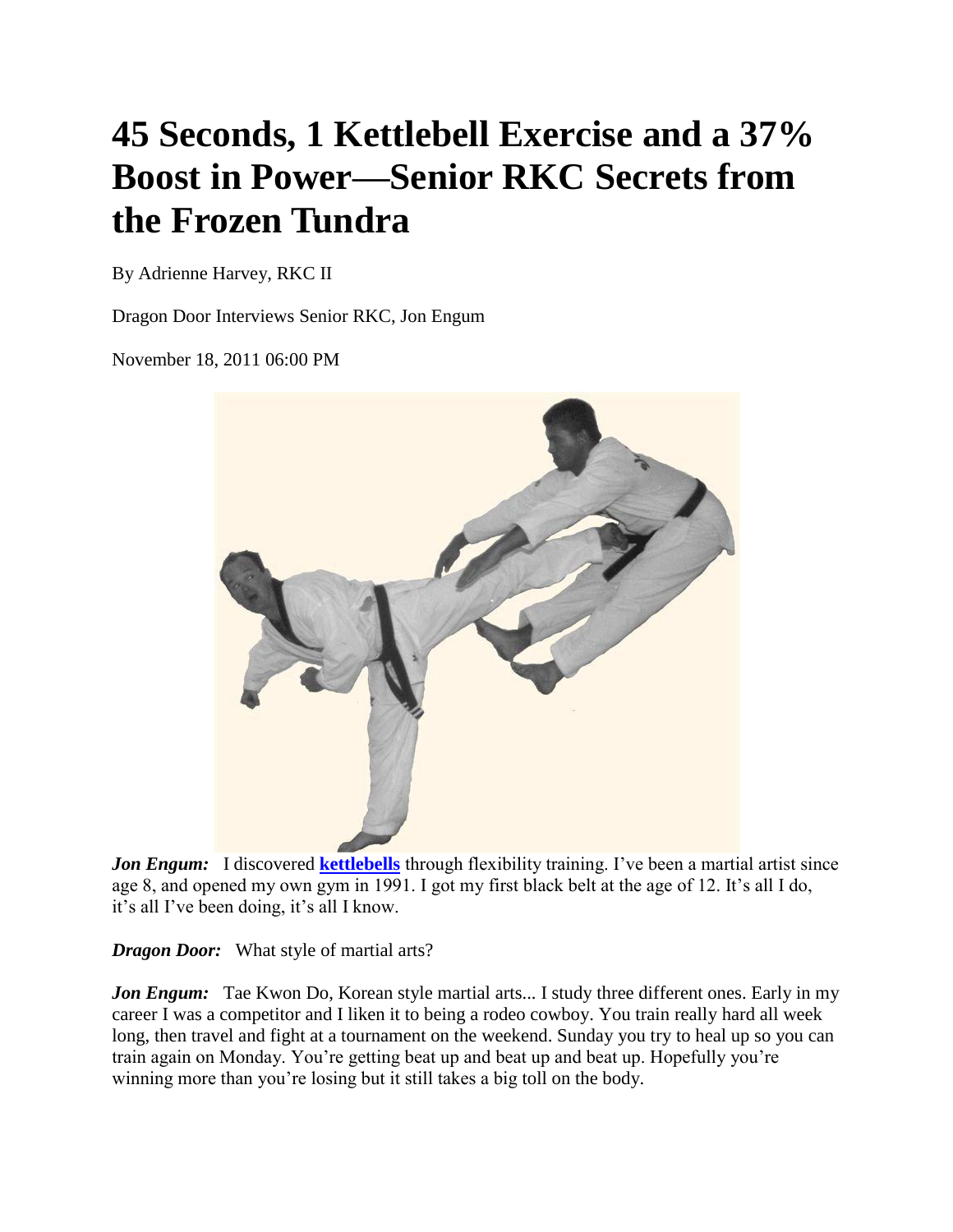

## *Dragon Door:* That's a lot of activity.

*Jon Engum:* We were fighters, we weren't athletes. Over the years, after many repetitive injuries, I was getting tighter and tighter. People would come to my gym, and even though I'm the master, they would exhibit more natural flexibility than I could. That had to be changed.

Since all I did was martial arts, I had time to study, and went to every stretching and flexibility guru I could find. After traveling all over, I found the flexibility world is full of charlatans. I'd go to a seminar and the guy would take us through some moves that everybody already knows and he'd say "do this for six or seven months and you'll gain an inch or two here and there." I went to workshop after workshop hoping for just one good idea that was worth the time and travel.

One day a magazine showed up in the mail with this Russian guy and all these outlandish claims about how he could instantly improve your flexibility. Long story short, I went to one of his seminars. I could never do the splits, not even when I was ten-years-old. Pavel told me to jump, do this and do that right now and you'll get it. I did a split that day. Pavel then said, "If you like that you have to try kettlebells." The rest is history. **I believe that's how John Du Cane originally met Pavel as well—through a flexibility workshop.**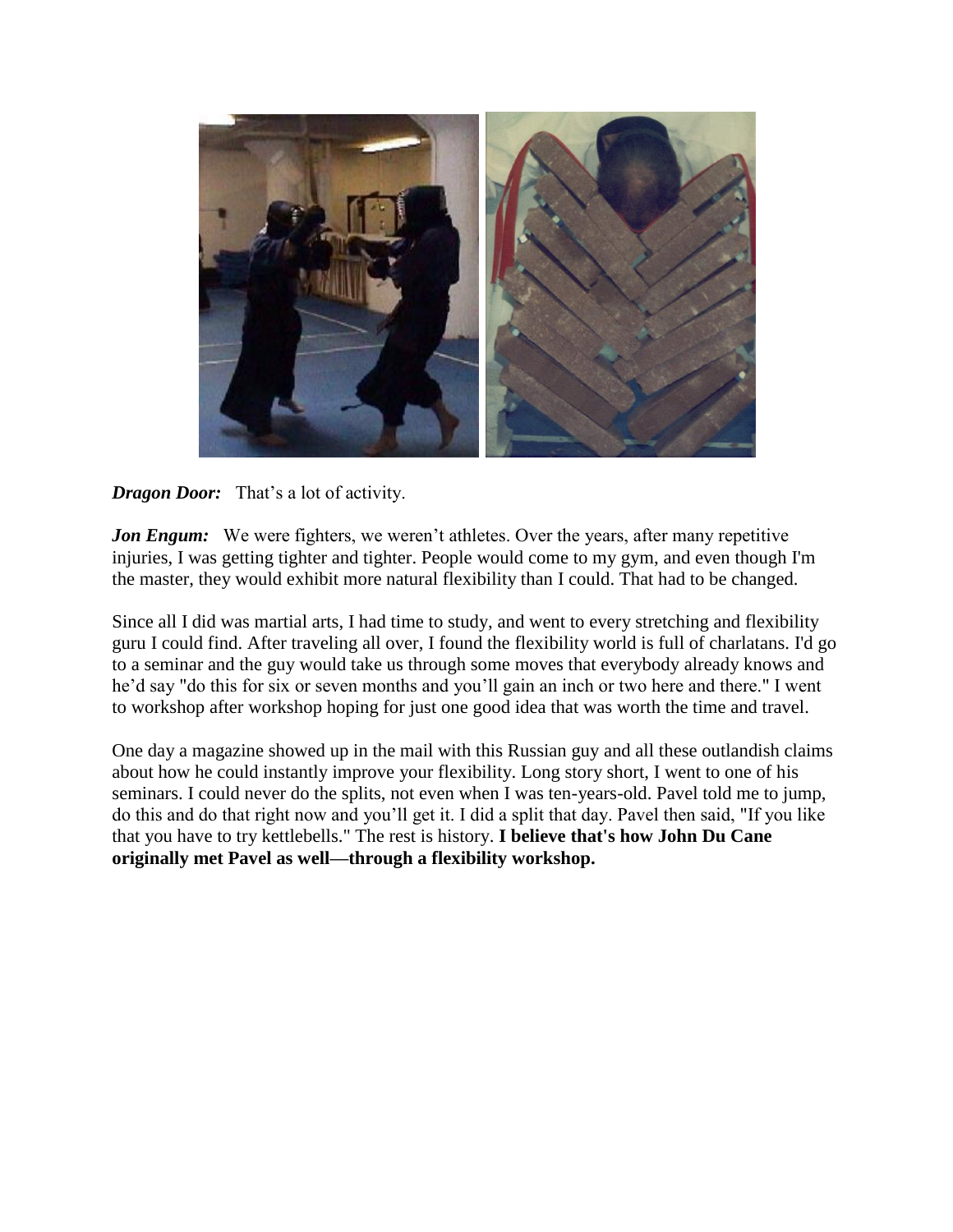

*Dragon Door:* I remember reading about that! It's interesting, kettlebell training seems to increase flexibility as a side effect—I'm more flexible now than ever before.

After meeting Pavel Tsatsouline at his flexibility seminar what was the next step for you?

*Jon Engum:* [The RKC](http://www.dragondoor.com/workshops/?F_c=1&F_Page=-1) in 2004. The course was good back then, but the RKC is a think-tank. It's constantly improving. A carpenter, no matter how good he is, has to sharpen his tools. The tools here are constantly sharpened and examined. The principles don't change but how you teach them gets more and more streamlined.

*Dragon Door:* Are you still teaching martial arts along with kettlebells?

*Jon Engum:* I teach martial arts classes and kettlebell classes Monday through Wednesday. In my hometown, 90 miles from the gym, I teach a kettlebell course on Thursdays. Thursday afternoon I'm usually flying out somewhere to teach a kettlebell seminar somewhere else on Saturday. Sunday is home and Monday it starts over again.

*Dragon Door:* Sounds like a schedule similar to your tournament days!

*Jon Engum:* Healthier though. We had no concept of peaking for a fight back then, no concept of a wavy approach to training. Monday was hard training, Tuesday was really hard training, Wednesday was extremely hard training. Thursday and Friday you'd usually travel, then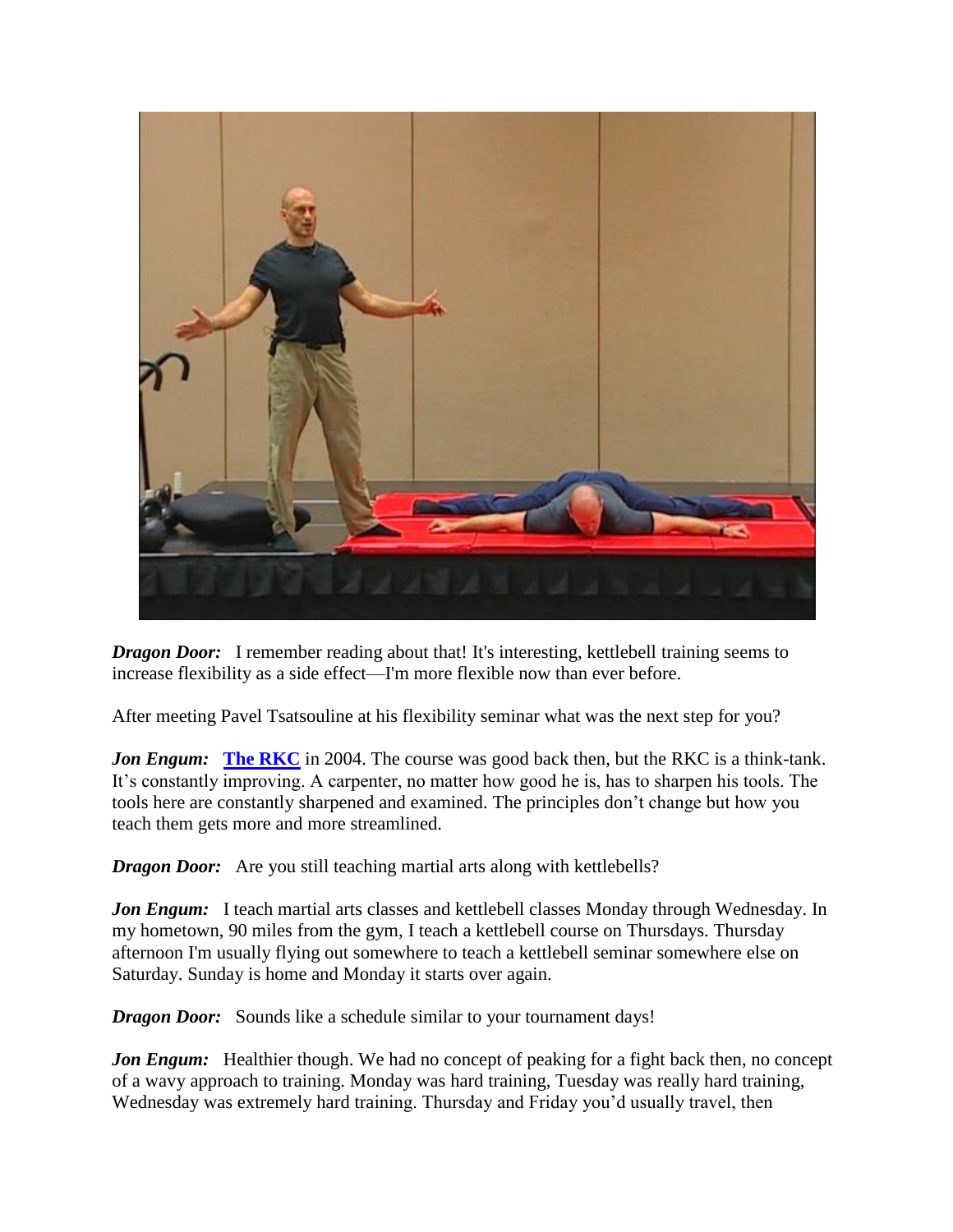Saturday you'd fight. Sunday you'd lick your wounds and hit Monday again. There was no science involved in it. Had we known then what we know now, I could have been a contender.

*Dragon Door:* Which brings me to the next point. How has your RKC training affected your approach with clients and also your own practice?

*Jon Engum:* RKC training has affected it tremendously. The kettlebell is the ultimate conditioning tool for a martial artist. You don't need a lot of equipment, it's fast, it's effective and the principles involved can be transferred to any sport, any movement. Movement is movement—a savvy coach can take the movement principles from the RKC, plug them into the martial arts system, and dramatically improve it. It's a great marriage.



*Dragon Door:* I was reading *[The Iron Warrior](http://www.dragondoor.com/shop-by-department/books/products/the-iron-warrior-b52/)* for lacrosse. I don't know anything about lacrosse other than it's very popular locally and wanted to know what movements from the sport would be improved by kettlebell training. The same thing was true—the basic kettlebell exercises were recommended because as you said, good movement is good movement. Better movement patterns affect sports and really all of life.

*Jon Engum:* Better equals more powerful, faster and you're able to recover because you're not doing stupid stuff.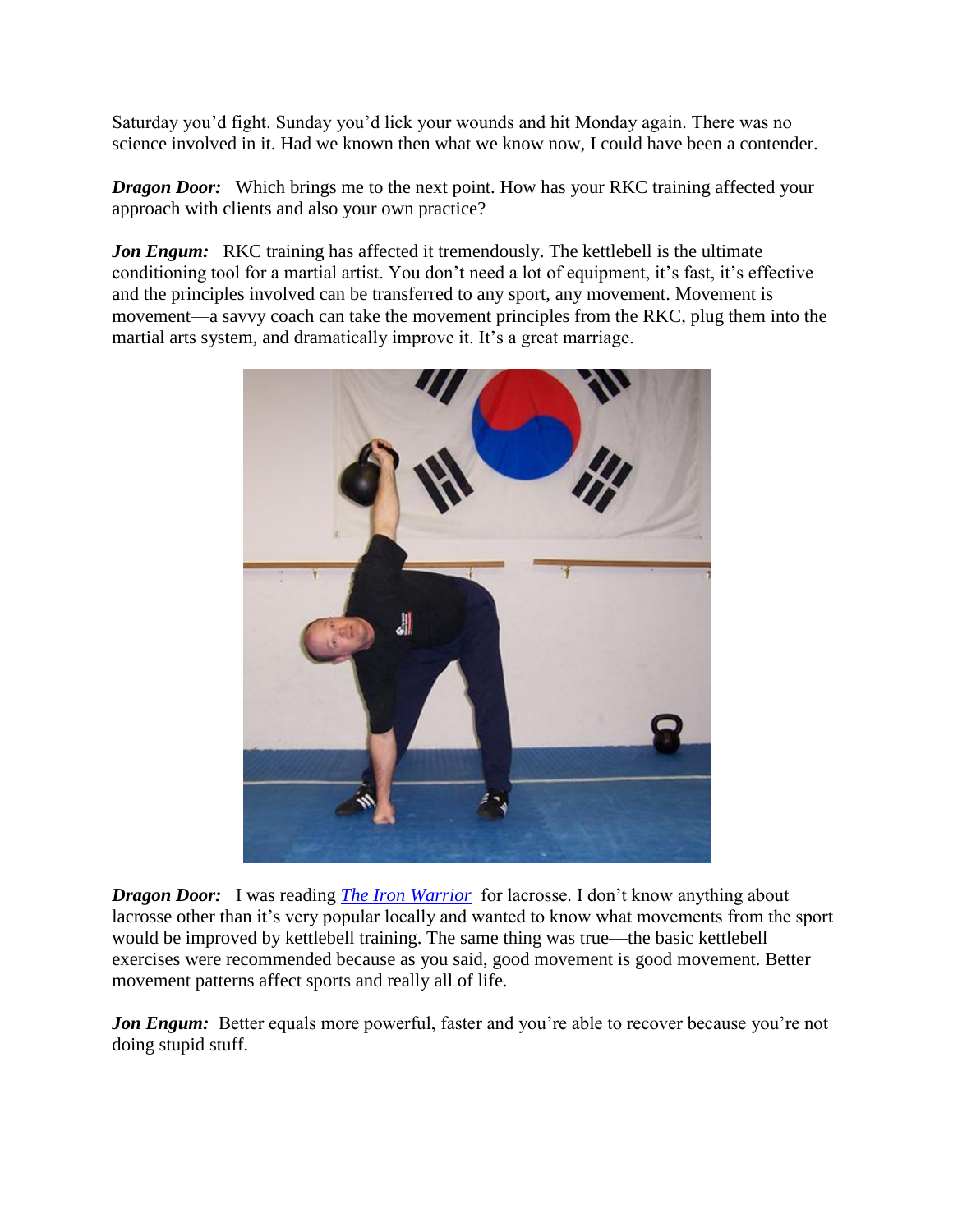*Dragon Door:* True. You're a Senior RKC, what advice would you have for someone who aspires to improve as an RKC instructor?

*Jon Engum:* Anybody who wants to become a better instructor needs to find a mentor. A lot of people come to an RKC and get three incredible days of instruction—but that's the tip of the iceberg. The major part of the ice is underneath the water and is gained from experience.

**A couple words of advice for new RKCs:** one, go to the **[Marketing Mastermind Intensive](http://www.dragondoor.com/workshops/details/wm010/)**. Two, find somebody who is successful doing what they want to do, donate your time to them and become an apprentice. You're going to gain a lot from the experience and will hopefully avoid some of the mistakes they made in the past.

*Dragon Door:* Who was your mentor?

*Jon Engum:* My martial arts instructor has been since I was eight. Also, of course, John Du Cane and Pavel Tsatsouline.

*Dragon Door:* What do you think is the most beneficial kettlebell exercise for Tae Kwon Do?

*Jon Engum:* I'm going to throw a curve ball, normally people would say the swing or the get up. I'd say the RKC arm bar. It gets people out of their own way, takes the brakes off, it opens them up. Andrea Du Cane was recently talking about how people are sitting with poor posture all the time. The arm bar does incredible things to correct posture, movement and has the side effect of boosting your power in a roundhouse kick or punch. It's just incredible.

We took a professional boxer and had him throw 10 right crosses on his bag which had an impact meter. Then we taught him how to do the arm bar. He worked the arm bar for maybe 45 seconds then went back and hit the bag again. Take a guess at what the power increase was... a pro fighter who makes his living punching. Normally we'd be excited to improve a pro athlete's major movement by maybe two or three percent. **He had a 37 percent increase in his power from 45 seconds of arm bar work.** That's almost doubling his power, that's real numbers.

*Dragon Door:* To what do you attribute this drastic improvement? Something neurological? Or related to flexibility?

*Jon Engum:* Yes—both of those and more, it's not the kettlebell that's magic, it's the RKC principles, it's all in how you teach it, how you use the kettlebell.

*Dragon Door:* I was really glad to see **[your article on the arm bar on DragonDoor.](http://www.dragondoor.com/armbar_secrets_unclassified_supercharged_roundhouse_/)** That exercise doesn't seem to get a lot of attention.

*Jon Engum:* It's often overlooked, but it is going to be taught here today at the Chicago RKC. Sometimes I use it with the general population—I have them stand up, close their eyes and ask how they feel in terms of posture, their position in space. It's a really open ended question. Then we do the arm bar. I have them stand and close their eyes again and ask the same question. It's just so powerful that they're blown away. Talking about it really doesn't do it justice. It has to be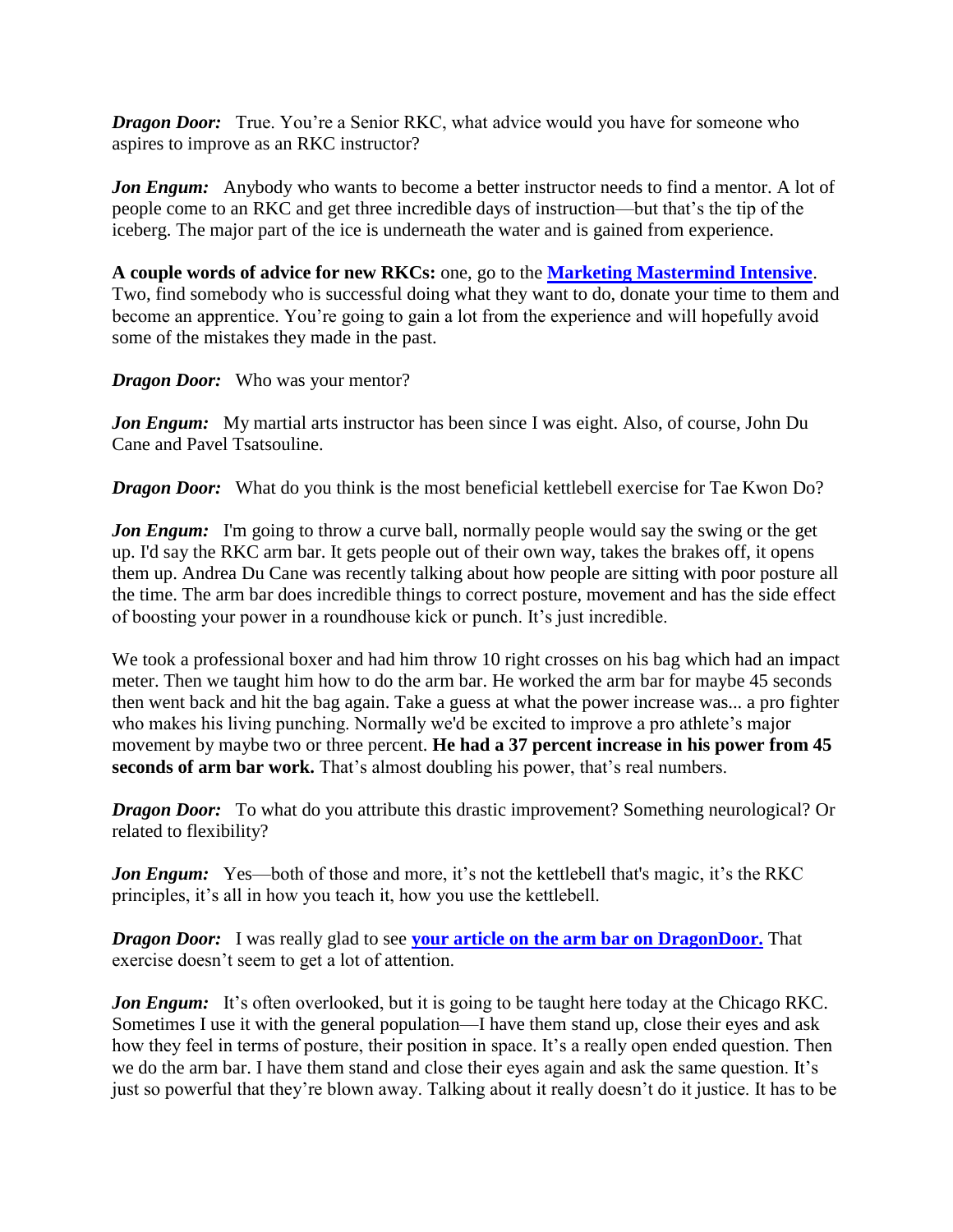experienced. People say they feel taller, lighter, that they've just been opened up, that they've escaped.

*Dragon Door:* What's next for you in the long term?

Jon Engum: I think I'll be doing kettlebells my whole life. I'm hooked. It's a lifestyle. It's the most powerful system there is'the RKC is really a martial art. When you think of a martial arts system, there's a mental, physical, and even a spiritual aspect. You're pushing yourself past limits, and there's beauty in the movement. The RKC also has a moral code. It's an art.

*Dragon Door:* I've seen some trainers advertise that in two hours you can know everything you need to know about kettlebell training. I usually attribute that to a marketing tactic on their part, but you're not gonna master anything in one day. I'm still working on the Swing, I'm going to be working on the Swing my whole life.

I sometimes describe the Get Up as being like a martial arts form, because of all the nuances.

*Jon Engum:* Saying you can learn everything you need to know about a kettlebell in two hours is like saying you can learn everything about a violin in two hours. Yeah, you hold it like this, it has strings and you make the bow go like this. The trick is making it sound good.

*Dragon Door:* What's the biggest challenge you see with new clients?

*Jon Engum:* Getting them out of the mindset that they're coming to work out and need to be smoked, instead of coming in and practicing. I'm having to reach for that because there's not a problem at all. The hard part is getting clients in the door. Once you have them it's up to you, the instructor, to show them the look, the feel, and the difference. Though sometimes you need to hold the clients back.

*Dragon Door:* I've got a client who is super enthusiastic, but sometimes we have to slow down because form is primary, the workout is secondary.

*Jon Engum:* Back to the musical instrument analogy— would you play your violin badly as fast as you can for three hours or would you shoot for perfection? Stop while it's still sounding good—that's the hardest thing to get across to people. Look at kettlebell training as an art instead of just a workout. Be actively involved in analyzing the technique and training smart.

*Dragon Door:* Totally agreed. Can you think of someone who has had a big positive change because of kettlebell training?

*Jon Engum:* It's endless. **I have a client who is 89-years-old** and wanted to improve his golf game. He asked if he was too old for kettlebell training, I said you're too old not to try! At first he couldn't pick up a kettlebell, didn't have the mobility or stability. We started deadlifting from a box, and I taught him how to grab a kettlebell, roll it over and pick it up. Everyday he said he felt stronger. He came to me trying to improve his golf game and ended up improving his quality of life—a huge transformation.